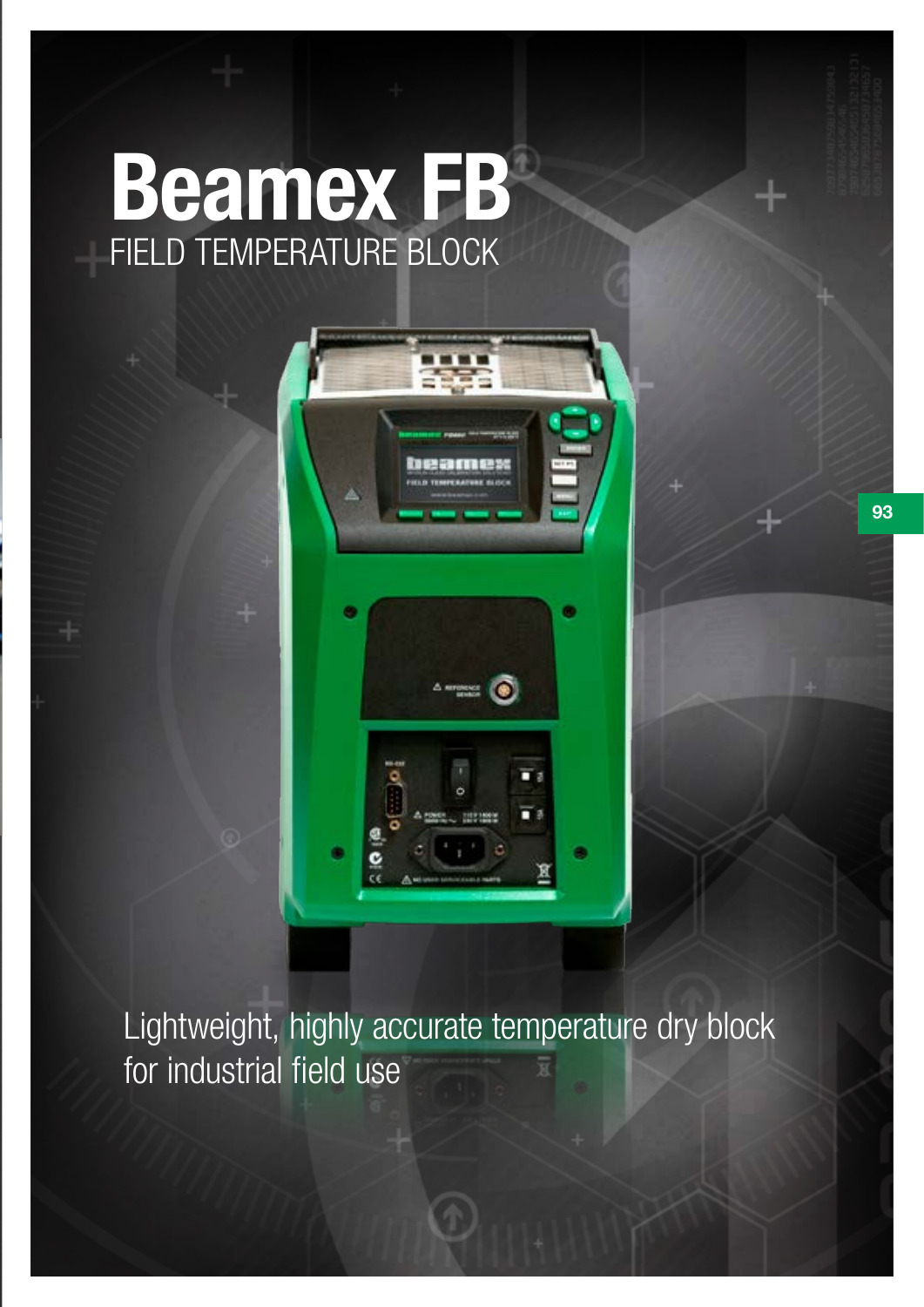# An ideal temperature block for industrial field use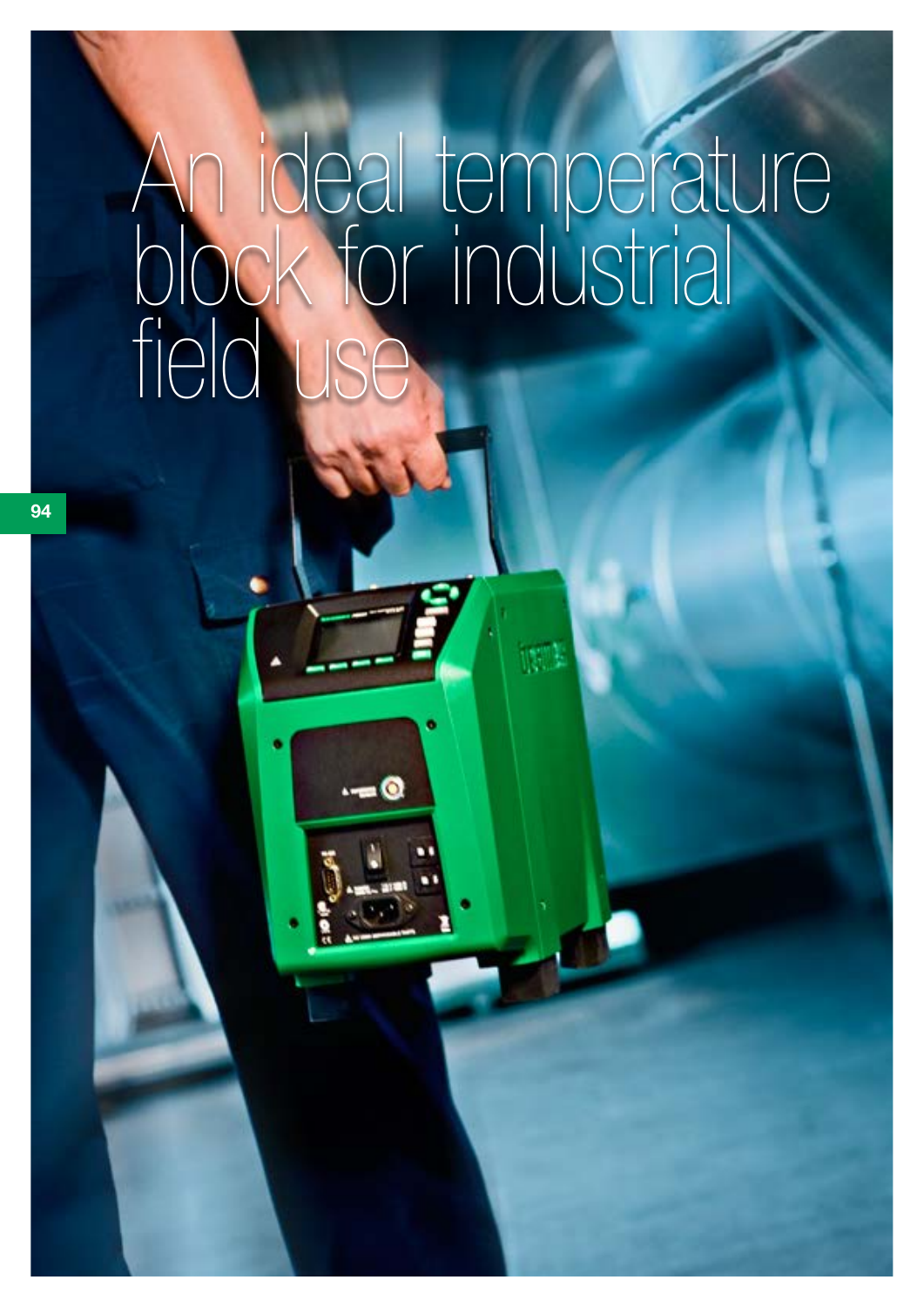### Lightweight, highly accurate temperature dry block for industrial field use

The Beamex field temperature block (FB) is an ideal temperature block for industrial field use. It is lightweight and easy to carry. It is an extremely quick dry block, yet it provides excellent accuracy.

## Main features of the Beamex FB

### Lightweight, portable

The Beamex FB field temperature block is ideal for industrial field use. It only weighs about 8 kg, and it is small enough to carry around.

### Speed

The Beamex FB is extremely quick to reach various temperatures, i.e. it cools down to –25 °C in 15 minutes and heats up to +660 °C in 15 minutes. This saves time and increases productivity.

### Accuracy and performance

The Beamex FB is an easily portable unit that also provides excellent calibration accuracy. The display accuracy is up to  $\pm 0.2$  °C and its control technology provides great stability up to  $\pm 0.01$  °C. The dual zone controlled block provides excellent axial uniformity up to ±0.04 °C and radial uniformity up to  $\pm 0.01$  °C.

### Smart reference sensors

The Beamex FB has an internal reference thermometer (in R models), which enables connections to the Beamex smart reference sensors. These sensors have a memory that contains all of the sensor correction data. This enables the use of the reference sensor as a real plug-and-play.

### Accredited calibration

Each Beamex FB field temperature block is delivered with an accredited calibration certificate.

### **Usability**

The large LCD display, function keys and multilingual, menu-based user interface makes the Beamex FB easy to use. A graphic and audible stability indicator lets you know when a block is stable. The HOT warning light indicates when the block is hot (over +50 °C). It blinks as long as the block is too hot to touch, even when the unit is switched off or when the mains cable is disconnected.

### Part of the Beamex ICS integrated calibration solution

The communication port enables communication with selected Beamex MC calibrators for automation calibration and documentation, making the Beamex FB products part of the Beamex ICS integrated calibration solution. Combined with the Beamex MC6 calibrator, loop calibrations are possible with conventional, HART and Fieldbus temperature transmitters with sensors.

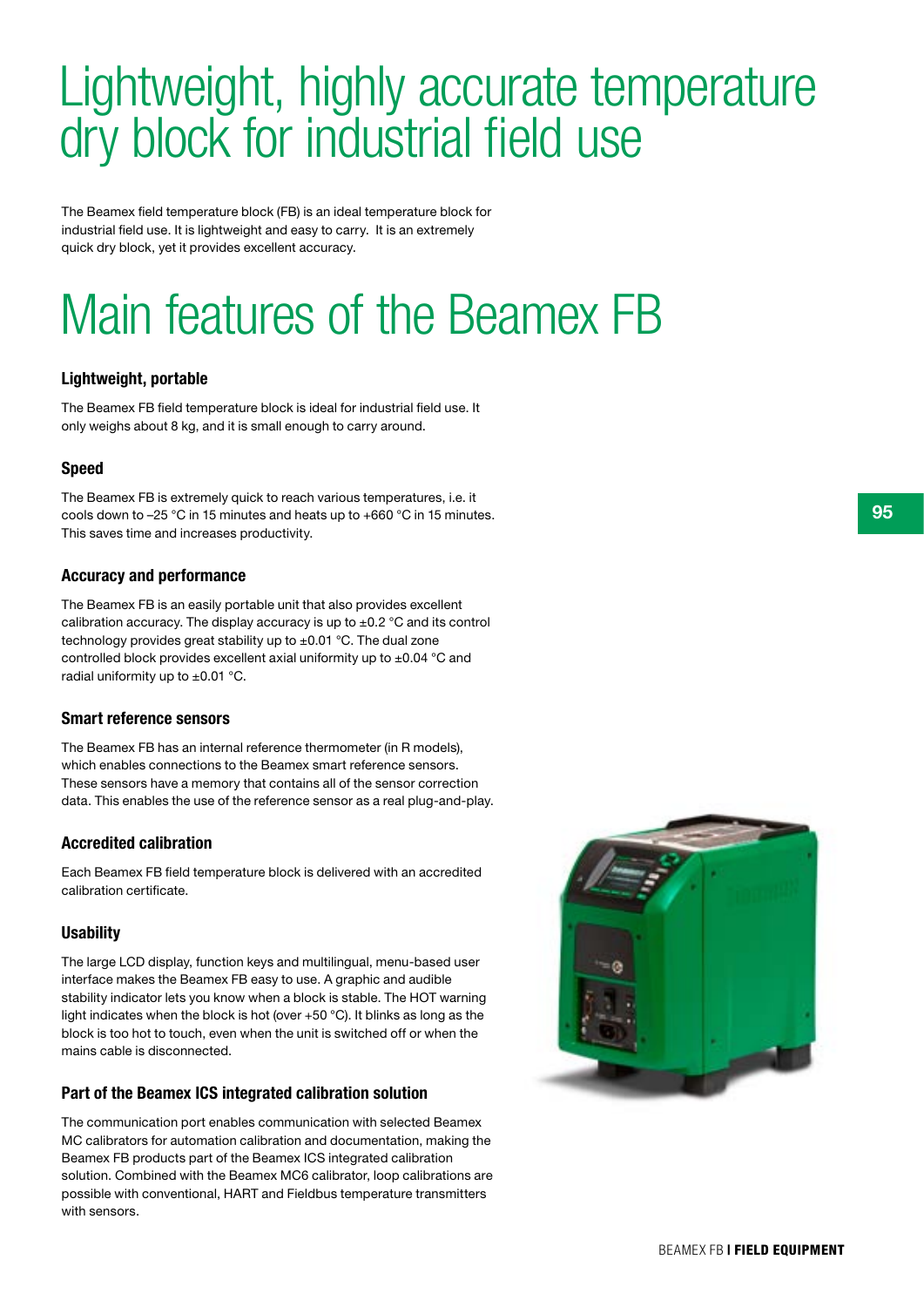### Beamex FB series specifications

|                                                                                       | <b>FB150</b>                                                                   | <b>FB350</b>                                                                  | <b>FB660</b>                                                                    |
|---------------------------------------------------------------------------------------|--------------------------------------------------------------------------------|-------------------------------------------------------------------------------|---------------------------------------------------------------------------------|
| Temperature range at 23 °C                                                            | $-25$ °C to 150 °C<br>(-13 °F to 302 °F)                                       | 33 °C to 350 °C<br>(91 °F to 662 °F)                                          | 50 °C to 660 °C<br>(122 °F to 1220 °F)                                          |
| <b>Display accuracy</b>                                                               | $\pm 0.2$ °C Full range                                                        | $\pm 0.2$ °C Full range                                                       | $\pm 0.35$ °C at 50 °C<br>$\pm 0.35$ °C at 420 °C<br>$\pm 0.5$ °C at 660 °C     |
| <b>Stability</b>                                                                      | $\pm 0.01$ °C Full range                                                       | $\pm 0.02$ °C at 33 °C<br>$\pm 0.02$ °C at 200 °C<br>$\pm 0.03$ °C at 350 °C  | $\pm 0.03$ °C at 50 °C<br>$\pm 0.05$ °C at 420 °C<br>$\pm 0.05$ °C at 660 °C    |
| Axial uniformity at 40 mm (1.6 in)                                                    | $\pm 0.05$ °C Full range                                                       | $\pm 0.04$ °C at 33 °C<br>$\pm$ 0.1 °C at 200 °C<br>$\pm$ 0.2 °C at 350 °C    | $\pm 0.05$ °C at 50 °C<br>$\pm$ 0.35 °C at 420 °C<br>$\pm 0.5$ °C at 660 °C     |
| <b>Radial uniformity</b>                                                              | $\pm 0.01$ °C Full range                                                       | $\pm 0.01$ °C at 33 °C<br>$\pm 0.015$ °C at 200 °C<br>$\pm 0.02$ °C at 350 °C | $\pm 0.02$ °C at 50 °C<br>$\pm 0.05$ °C at 420 °C<br>$\pm$ 0.10 °C at 660 °C    |
| <b>Loading effect</b><br>(with a 6.35 mm reference probe<br>and three 6.35 mm probes) | $\pm 0.006$ °C Full range                                                      | $\pm 0.015$ °C Full range                                                     | $\pm 0.015$ °C at 50 °C<br>$\pm 0.025$ °C at 420 °C<br>$\pm 0.035$ °C at 660 °C |
| <b>Hysteresis</b>                                                                     | $\pm 0.025$ °C                                                                 | $\pm 0.03$ °C                                                                 | $\pm 0.01$ °C                                                                   |
| <b>Immersion depth</b>                                                                | 150 mm $(5.9 \text{ in})$                                                      |                                                                               |                                                                                 |
| <b>Insert OD dimensions</b>                                                           | 30 mm (1.18 in)                                                                | 25.3 mm (0.996 in)                                                            | 24.4 mm (0.96 in)                                                               |
| <b>Heating time</b>                                                                   | 16 min: 23 °C to 140 °C<br>23 min: 23 °C to 150 °C<br>25 min: -25 °C to 150 °C | 5 min: 33 °C to 350 °C                                                        | 15 min: 50 $^{\circ}$ C to 660 $^{\circ}$ C                                     |
| <b>Cooling time</b>                                                                   | 15 min: 23 °C to -25 °C<br>25 min: 150 °C to -25 °C                            | 32 min: 350 °C to 33 °C<br>14 min: 350 °C to 100 °C                           | 35 min: 660 °C to 50 °C<br>25 min: 660 °C to 100 °C                             |
| <b>Resolution</b>                                                                     | 0.01 °C / °F                                                                   |                                                                               |                                                                                 |
| <b>Display</b>                                                                        | LCD, °C or °F user-selectable                                                  |                                                                               |                                                                                 |
| Size (H x W x D)                                                                      | 290 mm x 185 mm x 295 mm (11.4 x 7.3 x 11.6 in)                                |                                                                               |                                                                                 |
| Weight                                                                                | 8.16 kg (18 lb)                                                                | 7.3 kg (16 lb)                                                                | 7.7 kg (17 lb)                                                                  |
| <b>Power requirements</b>                                                             | 230 V ( $\pm$ 10%) 50/60 Hz, 575 W<br>100 V to 115 V (±10%) 50/60 Hz, 635 W    | 230 V (±10%), 50/60 Hz, 1800 W<br>100 V to 115 V (±10%), 50/60 Hz,<br>1400W   | 230 V (±10%), 50/60 Hz, 1800 W<br>100 V to 115 V (±10%), 50/60 Hz,<br>1400W     |
| <b>Computer interface</b>                                                             | <b>RS-232</b>                                                                  | <b>RS-232</b>                                                                 | <b>RS-232</b>                                                                   |
| <b>Calibration</b>                                                                    | Accredited calibration certificate provided                                    |                                                                               |                                                                                 |
| <b>Environmental operating conditions</b>                                             | 0 °C to 50 °C, 0% to 90% RH (non-condensing)                                   |                                                                               |                                                                                 |
| <b>Specifications valid in</b><br>environmental conditions                            | $13^{\circ}$ C33 $^{\circ}$ C                                                  |                                                                               |                                                                                 |

| R MODEL SPECIFICATIONS                           | FB                                                                                                       |
|--------------------------------------------------|----------------------------------------------------------------------------------------------------------|
| Resistance range                                 | $0 \Omega$ to 400 $\Omega$                                                                               |
| Resistance accuracy <sup>1)</sup>                | $0 \Omega$ to 42 $\Omega$ : $\pm 0.0025 \Omega$<br>42 $\Omega$ to 400 $\Omega$ : $\pm 60$ ppm of reading |
| <b>Characterizations</b>                         | ITS-90, CVD, IEC-60751, resistance                                                                       |
| Temperature accuracy (100 ohm PRT) <sup>2)</sup> | $\pm$ (0.015 °C + 0.008% of temperature reading)                                                         |
| <b>Sensor connection</b>                         | 4-wire, 6-pin Smart Lemo                                                                                 |
| <b>Calibration</b>                               | Accredited calibration certificate provided                                                              |

1) Measurement accuracy specifications apply within the specified environmental operating conditions and assume 4-wires for PRTs.

2) The built-in reference thermometer readout accuracy does not include the sensor probe accuracy.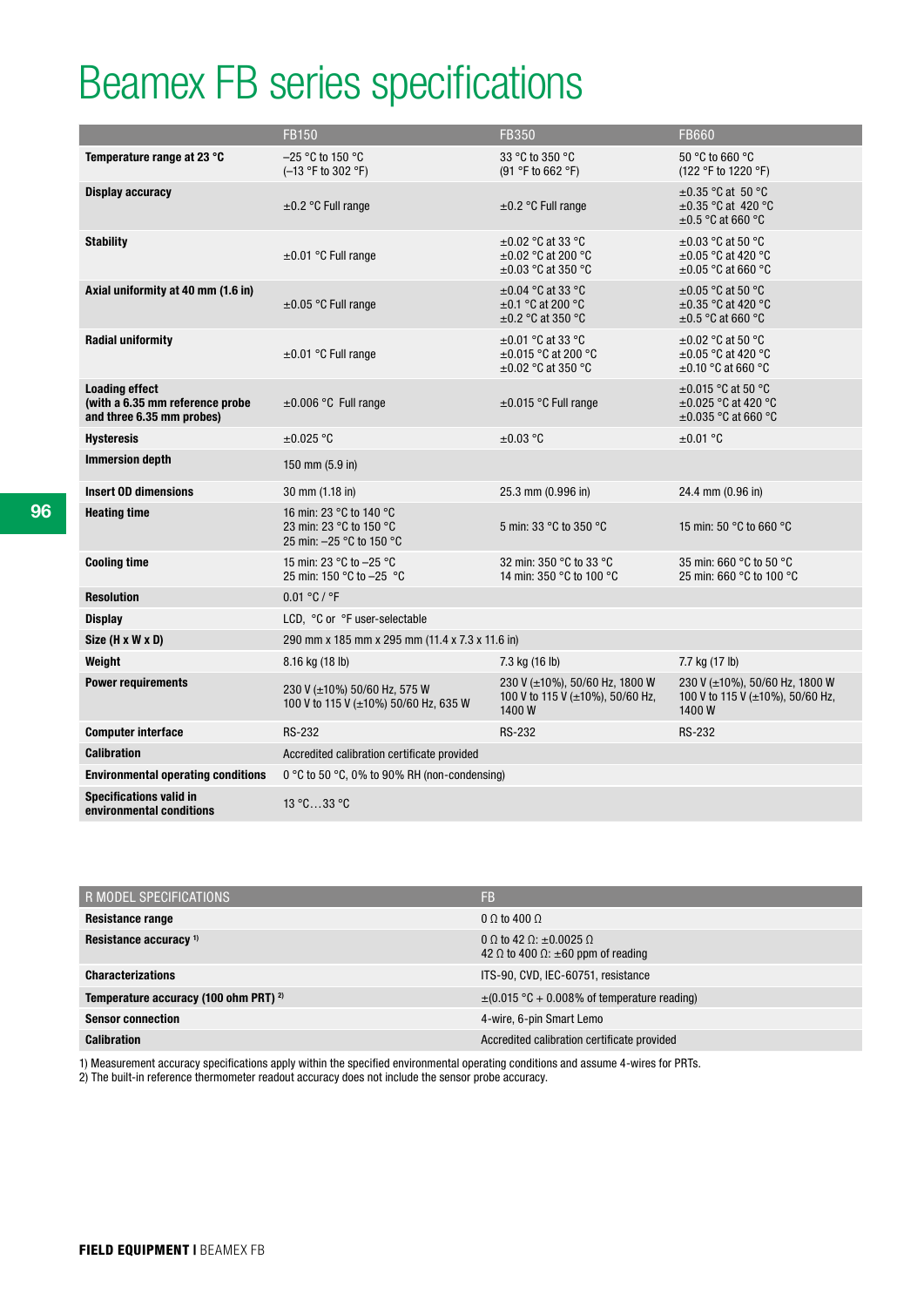### **Inserts**

### Inserts for FB models

| <b>INSERT</b>   | <b>MODEL</b> | <b>DESCRIPTION</b>                                                 |
|-----------------|--------------|--------------------------------------------------------------------|
| MH <sub>1</sub> | FB150        | Multihole, metric / reference; 1/4", 3 mm, 4 mm, 6 mm, 8 mm, 10 mm |
| MH <sub>1</sub> | FB350, FB660 | Multihole, metric / reference; 1/4", 4 mm, 6 mm, 8 mm, 10 mm       |
| MH <sub>2</sub> | All models   | Multihole, metric / reference; 1/4", 2x3 mm, 2x4 mm, 6 mm          |
| B               | All models   | <b>Blank</b>                                                       |
| Special         | All models   | Special                                                            |

Please contact Beamex for custom inserts.





FB150-MH2







FB150-MH1 FB350-MH1, FB660-MH1 FB350-MH2, FB660-MH2

### Standard Accessories

- Power Cord
- RS-232 Cable
- User Guide
- Accredited Calibration Certificate
- LEMO Connector for reference sensor (R models only)
- Block Insulator (in FB150)
- Tongs (insert removal tool)

### Optional Accessories

- Transport Case for temperature block
- Inserts